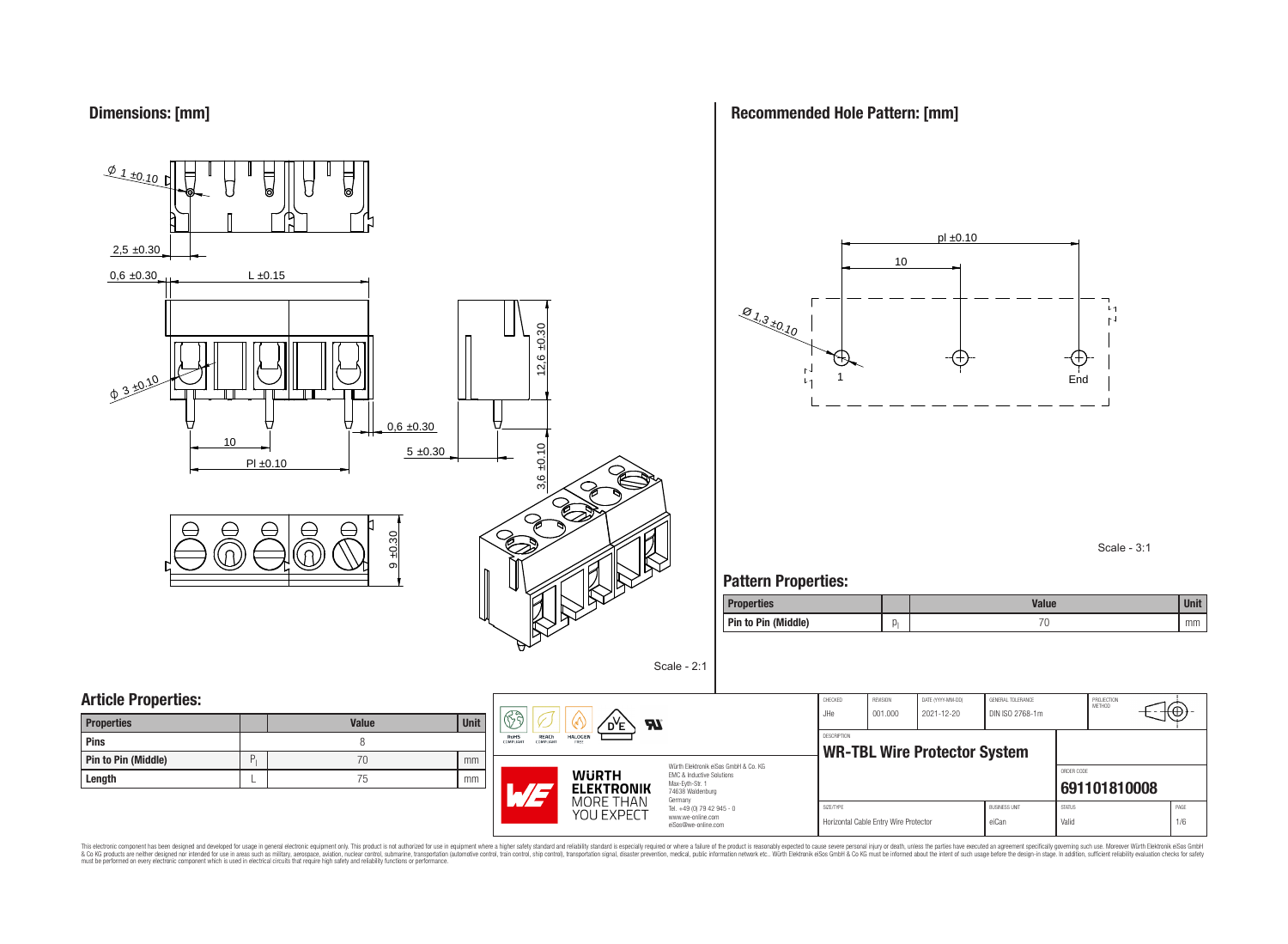### **Kind Properties:**

| <b>Properties</b> |   | <b>Moline</b><br>"dluc- | <b>Unit</b> |
|-------------------|---|-------------------------|-------------|
| <b>Pitch</b>      | - | טו                      | mm          |

### **Material Properties:**

| <b>Insulator Material</b>            | PA66                   |
|--------------------------------------|------------------------|
| <b>Insulator Flammability Rating</b> | $UL94V-0$              |
| <b>Insulator Color</b>               | Blue                   |
| <b>Terminal Screw Material</b>       | <b>Steel</b>           |
| <b>Terminal Screw Plating</b>        | Zinc                   |
| <b>Pin Material</b>                  | <b>Brass</b>           |
| <b>Pin Plating</b>                   | Tin over Nickel        |
| <b>Wire Guard Material</b>           | <b>Stainless Steel</b> |

### **General Information:**

**Operating Temperature** -40 up to +105 °C

### **Electrical Properties:**

|                             |     | <b>Test conditions</b> | <b>Value</b> | <b>Unit</b> | Tol.      |      |
|-----------------------------|-----|------------------------|--------------|-------------|-----------|------|
| <b>Properties</b>           |     | UL                     | <b>VDE</b>   |             |           |      |
| <b>Rated Current</b>        | ΙŖ. |                        | 16           | 16          | А         |      |
| <b>Working Voltage</b>      |     |                        | 250          | 250         | ν         |      |
| <b>Withstanding Voltage</b> |     | min                    | 1500         | 2000        |           |      |
| <b>Contact Resistance</b>   | R   |                        | 20           | 20          | $m\Omega$ | max. |

### **Mechanical Properties:**

| <b>Properties</b>        | <b>Value</b>       | <b>Unit</b> |
|--------------------------|--------------------|-------------|
| Tightening Torque (EU)   | 0.3                | $N^*m$      |
| Tightening Torque (US)   | 2.6                | $in*$ Ibf   |
| <b>Wire Strip Length</b> | $6$ up to $7$ (mm) |             |

## **Mechanical Properties:**

| <b>Properties</b> | <b>Value</b>   | <b>Unit</b> |
|-------------------|----------------|-------------|
| <b>Screw</b>      | M <sub>3</sub> |             |

### **Wire Properties:**

| <b>Solid Wire Section (AWG)</b>       | 26 to 14 (AWG)                  |
|---------------------------------------|---------------------------------|
| <b>Solid Wire Section (Metric)</b>    | $0.5$ to 2.5 (mm <sup>2</sup> ) |
| <b>Stranded Wire Section (AWG)</b>    | 26 to 14 (AWG)                  |
| <b>Stranded Wire Section (Metric)</b> | $0.5$ to 2.5 (mm <sup>2</sup> ) |

### **Certification:**

| <b>RoHS Approval</b>  | Compliant [2011/65/EU&2015/863]     |  |  |
|-----------------------|-------------------------------------|--|--|
| <b>REACh Approval</b> | Conform or declared [(EC)1907/2006] |  |  |
| <b>Halogen Free</b>   | Conform [JEDEC JS709B]              |  |  |
| <b>Halogen Free</b>   | Conform [IEC 61249-2-21]            |  |  |
| <b>VDE Approval</b>   | 40022614 Type: 101]                 |  |  |

| H<br><b>Al</b><br><b>REACh</b><br><b>HALOGEN</b><br><b>RoHS</b><br>COMPLIANT<br>COMPLIANT<br>FREE<br>Würth Elektronik eiSos GmbH & Co. KG<br><b>WURTH</b><br>EMC & Inductive Solutions |                                                                                                   | CHECKED<br>JHe     | <b>REVISION</b><br>001.000            | DATE (YYYY-MM-DD)<br>2021-12-20     | GENERAL TOLERANCE<br>DIN ISO 2768-1m |               | PROJECTION<br>METHOD | ΨΘ.  |
|----------------------------------------------------------------------------------------------------------------------------------------------------------------------------------------|---------------------------------------------------------------------------------------------------|--------------------|---------------------------------------|-------------------------------------|--------------------------------------|---------------|----------------------|------|
|                                                                                                                                                                                        |                                                                                                   | <b>DESCRIPTION</b> |                                       | <b>WR-TBL Wire Protector System</b> |                                      | ORDER CODE    |                      |      |
| <b>ELEKTRONIK</b><br>MORE THAN<br>YOU EXPECT                                                                                                                                           | Max-Evth-Str. 1<br>74638 Waldenburg<br>Germany<br>Tel. +49 (0) 79 42 945 - 0<br>www.we-online.com | SIZE/TYPE          |                                       |                                     | <b>BUSINESS UNIT</b>                 | <b>STATUS</b> | 691101810008         | PAGE |
|                                                                                                                                                                                        | eiSos@we-online.com                                                                               |                    | Horizontal Cable Entry Wire Protector |                                     | eiCan                                | Valid         |                      | 2/6  |

This electronic component has been designed and developed for usage in general electronic equipment only. This product is not authorized for subserved requipment where a higher selection equipment where a higher selection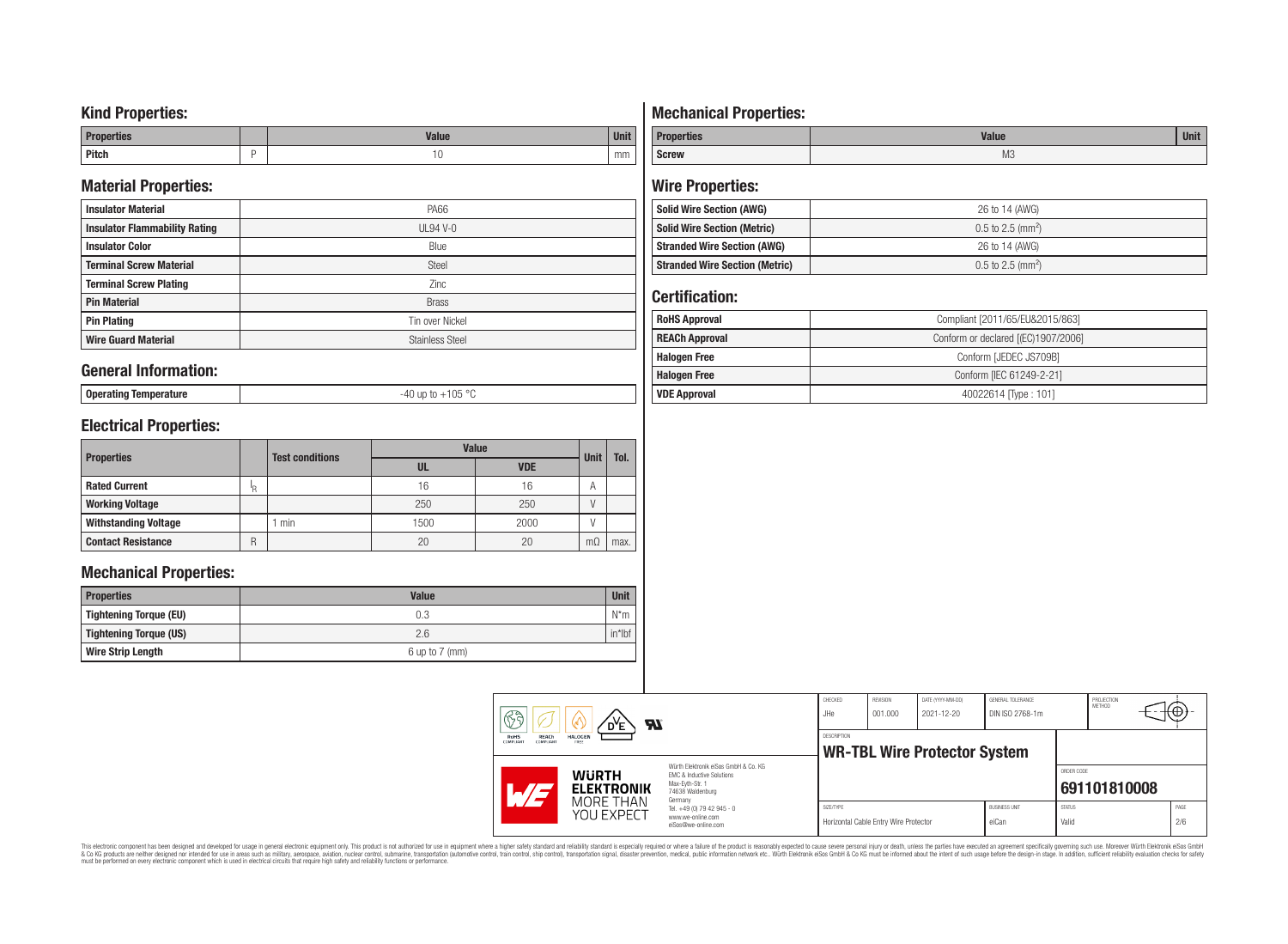

This electronic component has been designed and developed for usage in general electronic equipment only. This product is not authorized for subserved requipment where a higher selection equipment where a higher selection

PROJECTION<br>METHOD

ю

**[691101810008](https://www.we-online.com/catalog/en/article/691101810008)**

ORDER CODE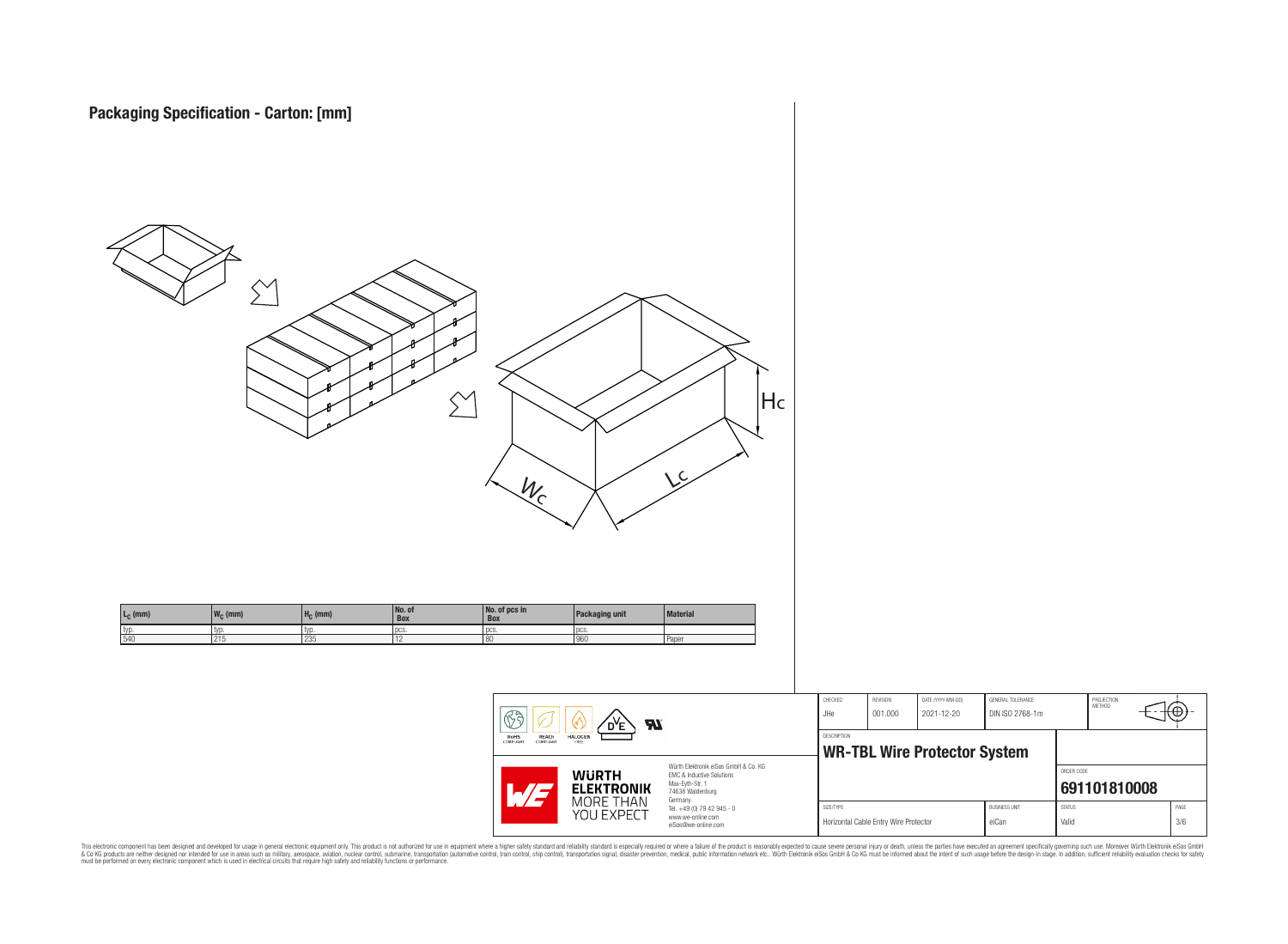### **Classification Wave Soldering Profile:**



# **Classification Wave Soldering Profile:**

| <b>Profile Feature</b>                                               |                    | <b>Pb-Free Assembly</b>                     | <b>Sn-Pb Assembly</b>                       |  |
|----------------------------------------------------------------------|--------------------|---------------------------------------------|---------------------------------------------|--|
| <b>Preheat Temperature Min</b>                                       | <sup>I</sup> s min | 100 °C                                      | 100 °C                                      |  |
| <b>Preheat Temperature Typical</b>                                   | s typical          | 120 °C                                      | 120 °C                                      |  |
| <b>Preheat Temperature Max</b>                                       | 's max             | 130 °C                                      | 130 °C                                      |  |
| Preheat Time $t_s$ from $T_s$ <sub>min</sub> to $T_s$ <sub>max</sub> | $t_{\rm s}$        | 70 seconds                                  | 70 seconds                                  |  |
| Ramp-up Rate                                                         | $\Delta T$         | 150 $\degree$ C max.                        | 150 $\degree$ C max.                        |  |
| <b>Peak Temperature</b>                                              | $T_{\mathsf{D}}$   | $250 °C - 260 °C$                           | 235 °C - 260 °C                             |  |
| Time of actual peak temperature                                      | $t_{p}$            | max. 10 seconds<br>max. 5 seconds each wave | max. 10 seconds<br>max. 5 seconds each wave |  |
| Ramp-down Rate, Min                                                  |                    | $\sim$ 2 K/ second                          | $\sim$ 2 K/ second                          |  |
| Ramp-down Rate, Typical                                              |                    | $\sim$ 3.5 K/ second                        | $\sim$ 3.5 K/ second                        |  |
| Ramp-down Rate, Max                                                  |                    | $\sim$ 5 K/ second                          | $\sim$ 5 K/ second                          |  |
| Time 25 $^{\circ}$ C to 25 $^{\circ}$ C                              |                    | 4 minutes                                   | 4 minutes                                   |  |

refer to EN61760-1:2006

|  | 63<br>Яľ<br>D <sup>Y</sup> E<br><b>REACh</b><br>RoHS<br><b>HALOGEN</b><br>COMPLIANT<br>COMPLIAN<br>FREE |                                                                                                                     | CHECKED<br>JHe | REVISION<br>DATE (YYYY-MM-DD)<br>GENERAL TOLERANCE<br>DIN ISO 2768-1m<br>001.000<br>2021-12-20 |  |                               | PROJECTION<br>METHOD   |              |  |             |
|--|---------------------------------------------------------------------------------------------------------|---------------------------------------------------------------------------------------------------------------------|----------------|------------------------------------------------------------------------------------------------|--|-------------------------------|------------------------|--------------|--|-------------|
|  |                                                                                                         |                                                                                                                     | DESCRIPTION    | <b>WR-TBL Wire Protector System</b>                                                            |  |                               |                        |              |  |             |
|  | <b>WURTH</b><br><b>ELEKTRONIK</b><br>$\mathcal{L}/\mathcal{L}$                                          | Würth Flektronik eiSos GmbH & Co. KG<br>FMC & Inductive Solutions<br>Max-Eyth-Str. 1<br>74638 Waldenburg<br>Germany |                |                                                                                                |  |                               | ORDER CODE             | 691101810008 |  |             |
|  | MORE THAN<br>YOU EXPECT                                                                                 | Tel. +49 (0) 79 42 945 - 0<br>www.we-online.com<br>eiSos@we-online.com                                              | SIZE/TYPE      | Horizontal Cable Entry Wire Protector                                                          |  | <b>BUSINESS UNIT</b><br>eiCan | <b>STATUS</b><br>Valid |              |  | PAGE<br>4/6 |

This electronic component has been designed and developed for usage in general electronic equipment only. This product is not authorized for subserved requipment where a higher selection equipment where a higher selection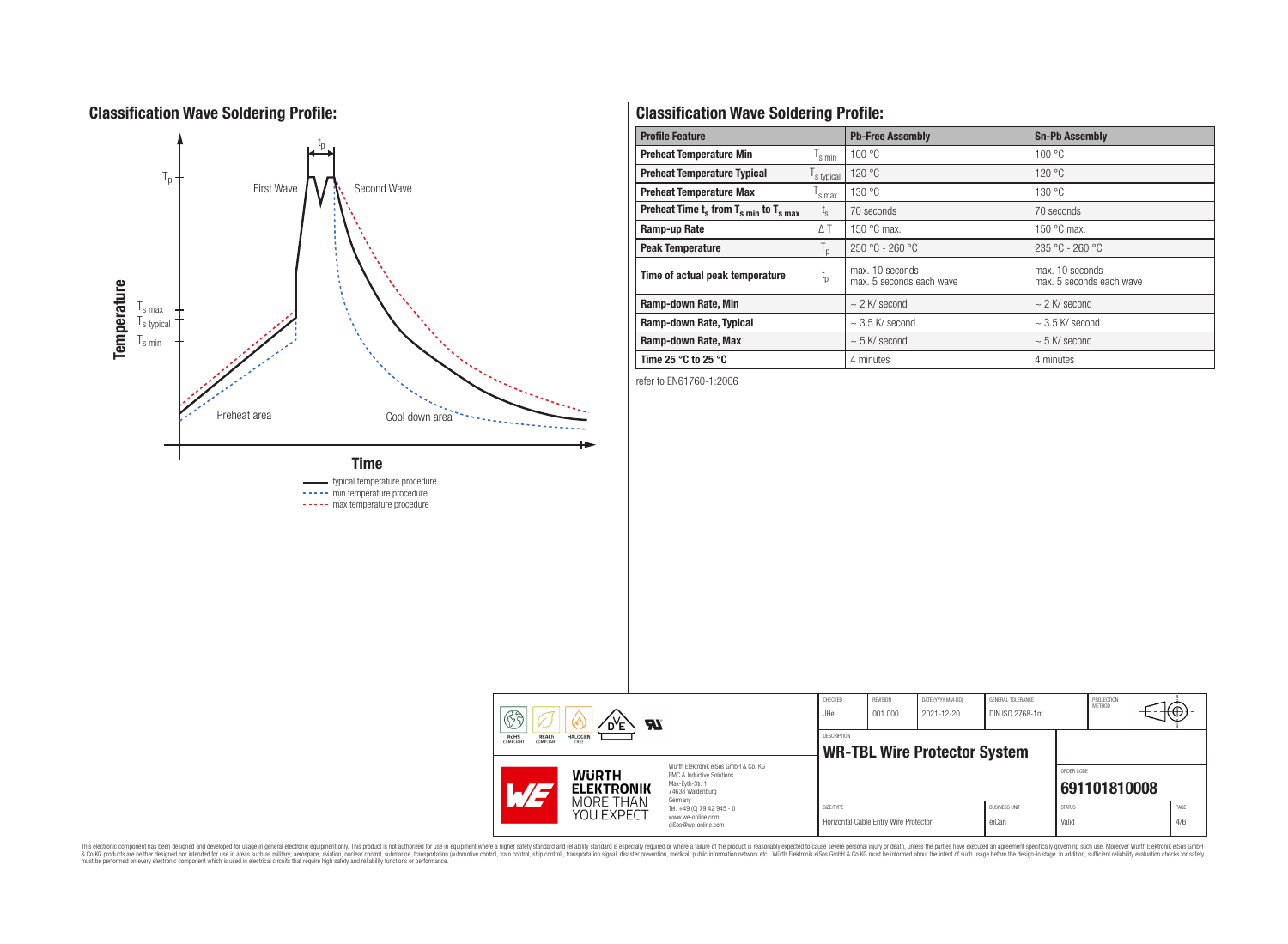### **Cautions and Warnings:**

### **The following conditions apply to all goods within the product series of the Connectors of Würth Elektronik eiSos GmbH & Co. KG:**

#### **General:**

- This mechanical component is designed and manufactured for use in general electronic equipment.
- Würth Elektronik must be asked for written approval (following the PPAP procedure) before incorporating the components into any equipment in fields such as military, aerospace, aviation, nuclear control, submarine, transportation (automotive control, train control, ship control), transportation signal, disaster prevention, medical, public information network, etc. where higher safety and reliability are especially required and/or if there is the possibility of direct damage or human injury.
- Mechanical components that will be used in safety-critical or high-reliability applications, should be pre-evaluated by the customer.
- The mechanical component is designed and manufactured to be used within the datasheet specified values. If the usage and operation conditions specified in the datasheet are not met, the component may be damaged or dissolved.
- Do not drop or impact the components, the component may be damaged.
- Prevent any damage or scratches on the component, especially on the actuator.
- Direct mechanical impact to the product shall be prevented (e.g overlapping of the PCB's).
- Würth Elektronik products are qualified according to international standards, which are listed in each product reliability report. Würth Elektronik does not warrant any customer qualified product characteristics beyond Würth Elektroniks' specifications, for its validity and sustainability over time.
- The responsibility for the applicability of the customer specific products and use in a particular customer design is always within the authority of the customer. All technical specifications for standard products do also apply to customer specific products.
- The mechanical component is designed to be used along with Würth Elektronik counterparts and tools. Würth Elektronik cannot ensure the reliability of these components while being used with other products.

#### **Product Specific:**

#### **Soldering:**

- The solder profile must comply with the technical product specifications. All other profiles will void the warranty.
- All other soldering methods are at the customers' own risk.

#### **Cleaning and Washing:**

- Washing agents used during the production to clean the customer application might damage or change the characteristics of the component, body, pins and termination. Washing agents may have a negative effect on the long-term functionality of the product.
- Using a brush during the cleaning process may deform function relevant areas. Therefore, we do not recommend using a brush during the PCB cleaning process.

#### **Potting and Coating:**

• If the product is potted in the customer application, the potting material might shrink or expand during and after hardening. Shrinking could lead to an incomplete seal, allowing contaminants into the components. Expansion could damage the components. We recommend a manual inspection after potting or coating to avoid these effects.

#### **Storage Conditions:**

- A storage of Würth Elektronik products for longer than 12 months is not recommended. Within other effects, the terminals may suffer degradation, resulting in bad solderability. Therefore, all products shall be used within the period of 12 months based on the day of shipment.
- Do not expose the components to direct sunlight.
- The storage conditions in the original packaging are defined according to DIN EN 61760-2.
- The storage conditions stated in the original packaging apply to the storage time and not to the transportation time of the components.

#### **Packaging:**

• The packaging specifications apply only to purchase orders comprising whole packaging units. If the ordered quantity exceeds or is lower than the specified packaging unit, packaging in accordance with the packaging specifications cannot be ensured.

#### **Handling:**

- Do not repeatedly operate the component with excessive force. It may damage or deform the component resulting in malfunction.
- In the case a product requires particular handling precautions, in addition to the general recommendations mentioned here before, these will appear on the product datasheet
- The temperature rise of the component must be taken into consideration. The operating temperature is comprised of ambient temperature and temperature rise of the component.The operating temperature of the component shall not exceed the maximum temperature specified.

These cautions and warnings comply with the state of the scientific and technical knowledge and are believed to be accurate and reliable. However, no responsibility is assumed for inaccuracies or incompleteness.

| B<br><b>Al</b><br>RoHS<br><b>HALOGEN</b><br><b>REACh</b><br>COMPLIANT<br>COMPLIANT<br>FREE |                                                              |                                                                                                                                | CHECKED<br>JHe                                            | REVISION<br>001.000                   | DATE (YYYY-MM-DD)<br>2021-12-20 | GENERAL TOLERANCE<br>DIN ISO 2768-1m |                        | PROJECTION<br>METHOD | (⊕          |
|--------------------------------------------------------------------------------------------|--------------------------------------------------------------|--------------------------------------------------------------------------------------------------------------------------------|-----------------------------------------------------------|---------------------------------------|---------------------------------|--------------------------------------|------------------------|----------------------|-------------|
|                                                                                            |                                                              |                                                                                                                                | <b>DESCRIPTION</b><br><b>WR-TBL Wire Protector System</b> |                                       |                                 |                                      |                        |                      |             |
|                                                                                            | <b>WURTH</b><br><b>ELEKTRONIK</b><br>MORE THAN<br>YOU EXPECT | Würth Elektronik eiSos GmbH & Co. KG<br><b>EMC &amp; Inductive Solutions</b><br>Max-Eyth-Str. 1<br>74638 Waldenburg<br>Germany |                                                           |                                       |                                 |                                      | ORDER CODE             | 691101810008         |             |
|                                                                                            |                                                              | Tel. +49 (0) 79 42 945 - 0<br>www.we-online.com<br>eiSos@we-online.com                                                         | SIZE/TYPE                                                 | Horizontal Cable Entry Wire Protector |                                 | <b>BUSINESS UNIT</b><br>eiCan        | <b>STATUS</b><br>Valid |                      | PAGE<br>5/6 |

This electronic component has been designed and developed for usage in general electronic equipment only. This product is not authorized for use in equipment where a higher safety standard and reliability standard si espec & Ook product a label and the membed of the seasuch as marked and as which such a membed and the such assume that income in the seasuch and the simulation and the such assume that include to the such a membed and the such